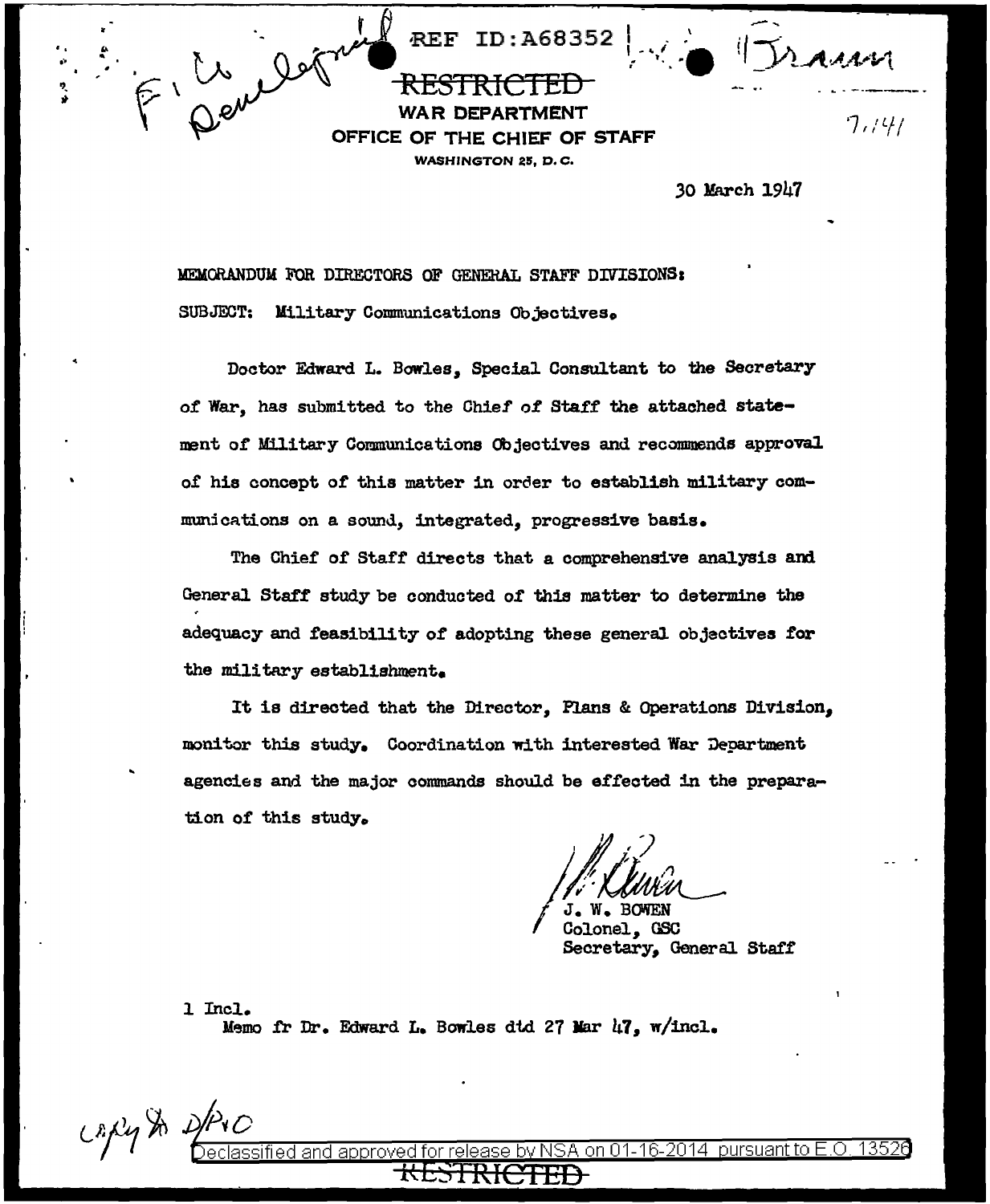



./.

## WAR DEPARTMENT

WASHINGTON, D.C.

27 March 1947

MEMORANDUM FOR: General Eisenhower

SUBJECT: Military Communications Objectives

I have spent some time studying the broad problem of military communications and have reviewed my observations with your Advisory Group, whose active interest has been of great assistance. They have reviewed this memorandum and concur.

I shall outline what I believe to be salient objectives toward which our efforts should be directed.

I. In the interest of national security we should work toward the realization of a unified global network designed to satisfy the administrative needs of Army, Navy, and Air.

It would also be the function of this network to make available along its routes channels tor global weather, air transport control, intercommand, and other communications services. The user would have complete control of the terminals of these "leased" channels. This service by the global net would not be a bar to the installation by the user of communications facilities where the global network does not extend. These strategic networks would be exempt from theater control.

In fixed point-to-point communications, of which this global network is illustrative, we should make the utmost use of our commercial communications resources, which are aclmowledged experts in this field. They would serve not simply as purveyors of equipment, individual talent, and manpower but as organic entities. Particularly in the event of emergency, by contract they would take over the technical planning, engineering, installation, maintenance, and operation of this facility.

The operation *ot* this global communication system should be under an individual rather than committee command authority, answerable directly to the Secretary of National Defense or to the Joint Chiefs of Staff. Conceivably, this network would be made up *ot* integrated components operated by the individual services.



,;

RESTRICTED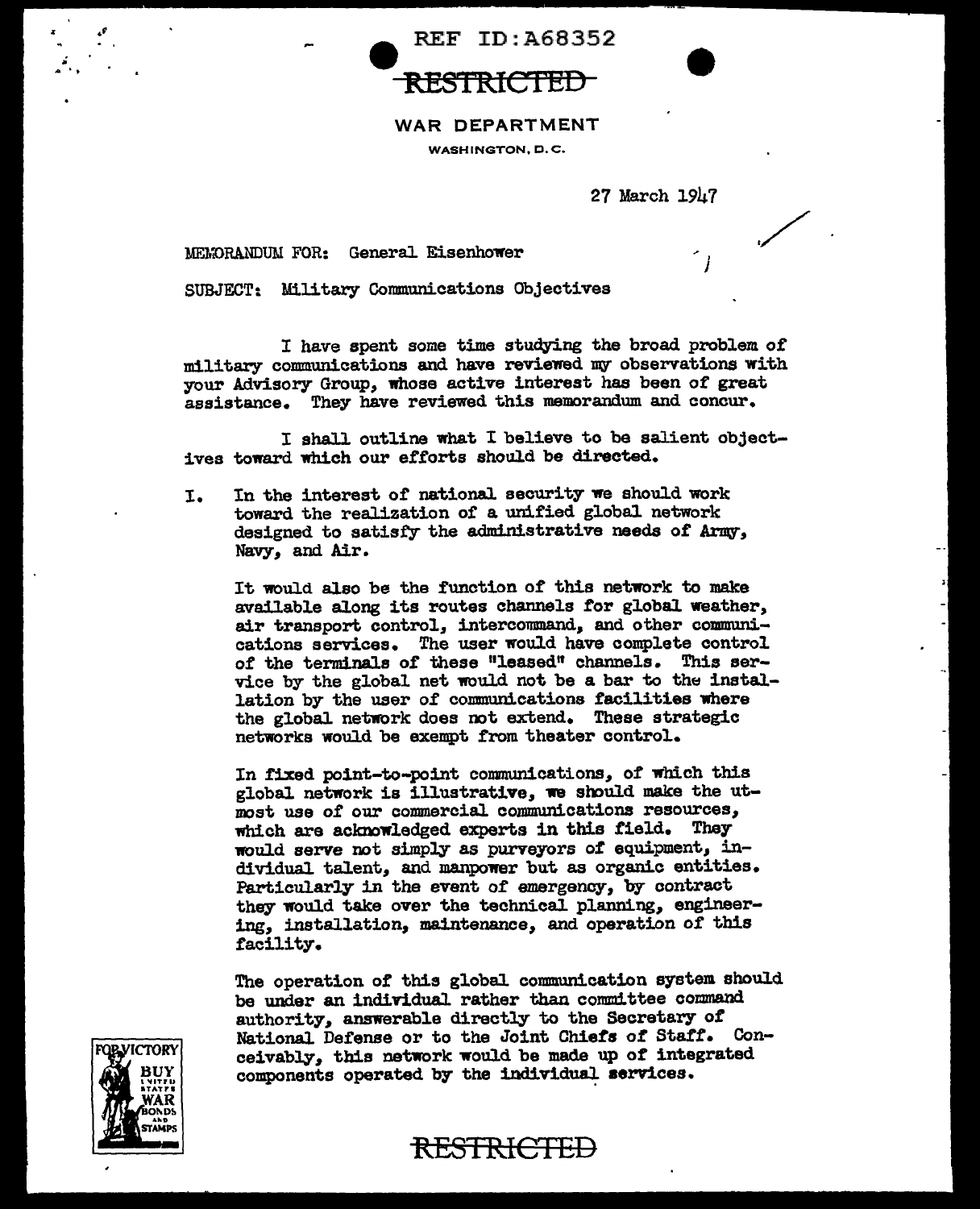II. Strategic planning of cannnmications should be the responsibility *ot* the Directorate or Plans and Operations, for it is an integral part of military planning and not a separate technical function.

-2-

 $\therefore$   $\qquad$   $\qquad$   $\qquad$   $\qquad$   $\qquad$   $\qquad$   $\qquad$   $\qquad$   $\qquad$   $\qquad$   $\qquad$   $\qquad$   $\qquad$   $\qquad$   $\qquad$   $\qquad$   $\qquad$   $\qquad$   $\qquad$   $\qquad$   $\qquad$   $\qquad$   $\qquad$   $\qquad$   $\qquad$   $\qquad$   $\qquad$   $\qquad$   $\qquad$   $\qquad$   $\qquad$   $\qquad$   $\qquad$   $\qquad$   $\qquad$   $\qquad$ 

 $\overline{\cdot}$  .

Responsibility for the operation or the Army Communications Service - what is logically expanded into a component of the global network (described under  $I$ ) - is not a logical function of Supply. The Commander of this net should be associated with a normal operating org&IJization.

III. Responsibility for the development of systems for tactical canmunications or ground and air forces should rest with these forces, just as the ultimate operational responsibility. This includes specialized communications such as that characteristic of air transport operation, which includes radio and radar navigational aids.

Since tactical communications is a field in which we must be the experts, there not being an equivalent to the commercial resource in fixed point-to-point communication, predaninant emphasis of our internal resources in men and funds should be placed on the development of this field.

Al though the individual tactical commanders must have control of their local or tactical comnunications, allowance must be made for possible interconnection with the global net. This applies to main trunks and particularly where the global network is extended forward with the advance of forces.

IV. Responsibility for the procurement, storage and distribution of communications equipment is a normal supply function and therefore a proper function or the Signal Corps in its present organizational relationship to the Directorate of Supply-. This relationship may be modified bythe ultimate centralization of the procurement or canmon items as determined by unification.

Responsibility for the development of communications and electronic equipment peculiar to the ground forces should be left with the Signal Corps as a supply organization and for equipment peculiar to the Air Forces should be left with the Materiel Command, as a supply organization. This allocation should be reasaessed when the problem of unification is resolved.

RESTRICTED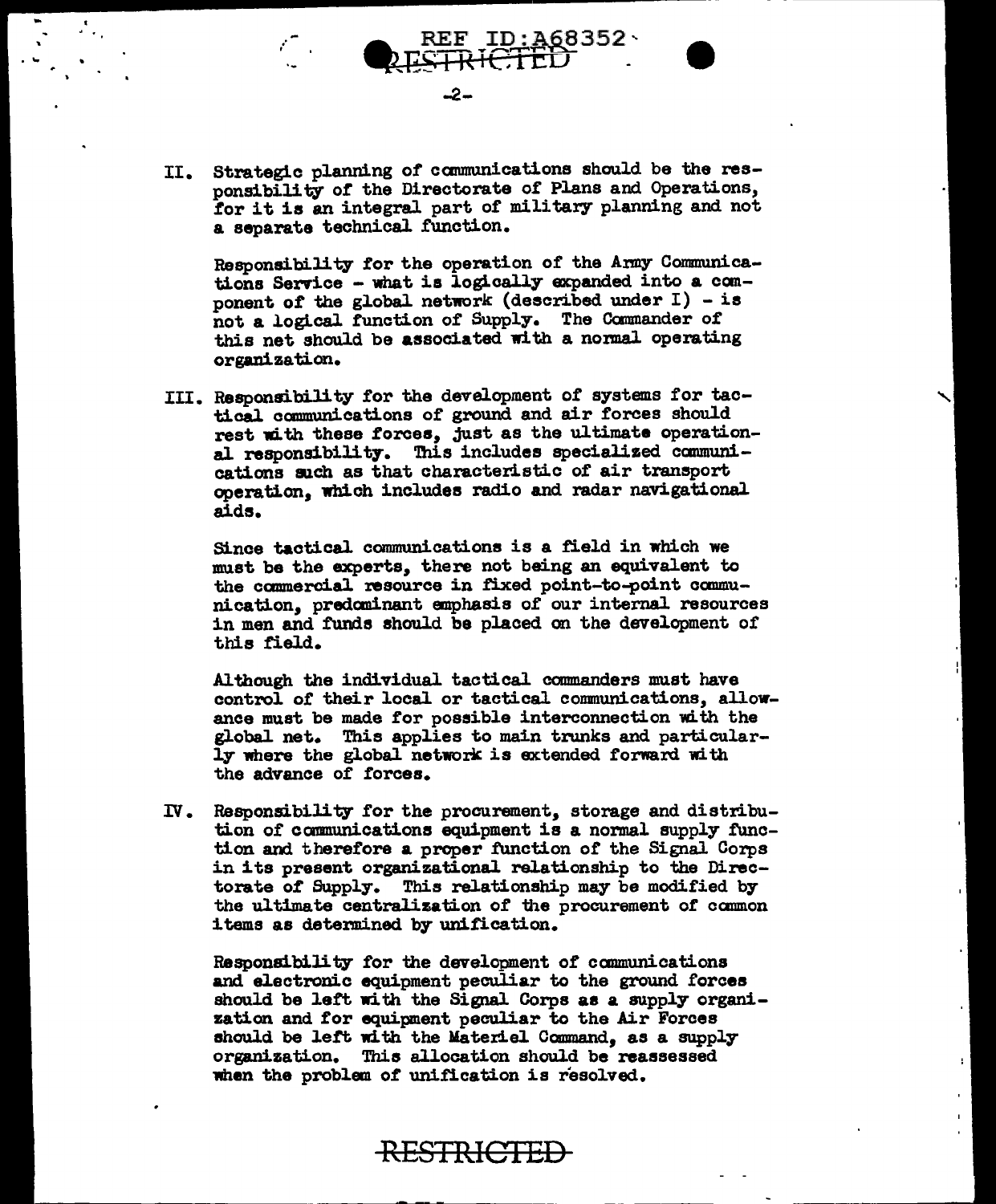We should work toward a War Department organization in which responsibility for basic research - research of common interest to various technical services and other military fields - is administered directly by a central authority, answerable to the Director of Research and Development.

-3-

 $\mathbf{t}$ 

 $V_{\bullet}$ Policies on personnel, administration, and organization should recognize that military communications is a profession in itself, requiring not only able military leadership but able scientists, engineers, and managers.

These objectives are entirely consistent with your Policy Paper of 30 April 1946: SCIENTIFIC AND TECHNOLOGICAL RESOURCES AS MILITARY ASSETS.

Because of the imminence of unification legislation, it is my recommendation that the issuance of a formal, comprehensive policy paper on communications be deferred until after unification is achieved.

If you approve the general objectives I have set forth in this memorandum and are in accord with the substance of the accompanying background paper which I have prepared on "Military Communications and National Security," these should furnish sufficient guidance and authority to establish our military communications on a sound, integrated, progressive basis.

If it is your desire, I should welcome the opportunity to follow through for you the implementation of these objectives, cooperating with your Advisory Group, the Chief Signal Officer, and any others concerned.

Edward L. B

Edward L. Bowles

**RESTRICTED**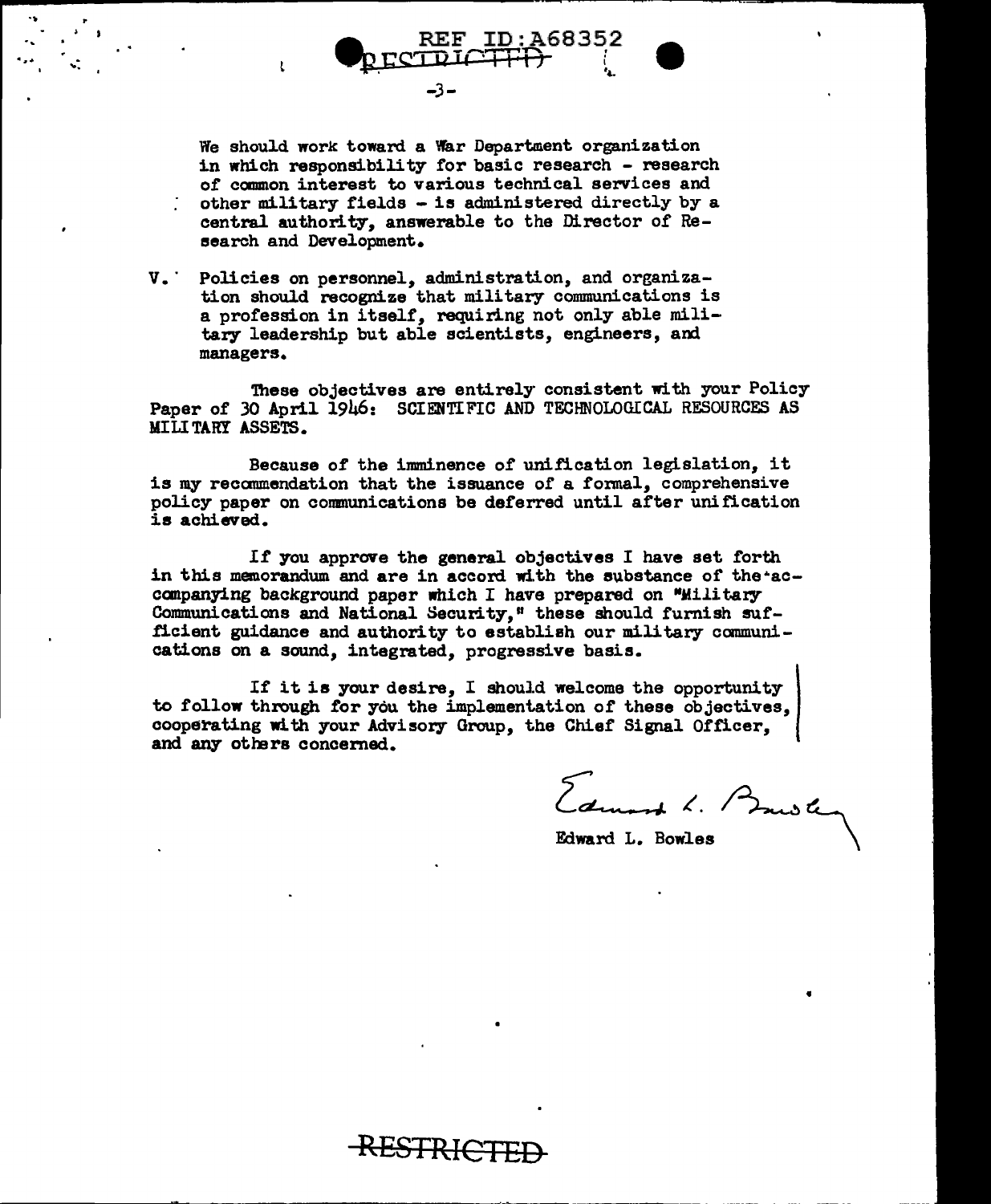



# WAR DEPARTMENT **WASHINGTON, D.C.**

**REF ID: A68352** 

21 March 1947.

## MILITARY COMMUNICATIONS AND NATIONAL SECURITY

Whatever the ultimate structure of the armed forces, their joint effectiveness will depend to a large degree on the vision and understanding which will be brought to bear on the field of communications. The importance of electrical communications to national security demands that we consolidate our wartime progress in this field and lay clearly defined plans for the future. This involves not merely a critical analysis of the limitations of our present communications methods, but also a continuous reorientation of our thinking on communications.

In electrical terms the North and South Poles are but a fraction of a second apart; in actual communications often they are hours apart. Delays in communications are introduced by man with his propensity to overorganize, as seen in the separation of the message centers of the various services, in intolerable clerical delays, in untenable jurisdictional and priority disagreements -- all at the expense of unity of action and expedition. To remedy this situation we must surround the field of military communications with the distinction of a profession, bring into it able military leadership and able scientists. engineers, and managers. The field is too vast an activity, too critical to national security, and in many ways too refined to treat it as if it had to do mainly with telephone instruments, wires, radio sets, and other physical devices. A consistent effort must be made to explore fully the contributions which communications can make to strategic planning as well as tactical organization. On the success of this effort will rest much of the strength of our national security.

### I The Problem of Civilian Resources

The recent war has clearly shown the contributions which civilian commercial and scientific organizations can make to the military field. Scientists in OSRD and organized aid to the Air Transport Command by commercial airlines organizations represent only two examples of successful cooperation. Still, only a beginning has been made in this field of harnessing civilian resources to the national defense effort. Too often in the past individuals, not organizations, have been integrated into the military structure. By this procedure the Army gained valuable assistance in solving specific problems, but lost the contributions which entire organizations as a team might have made to military operations. It is in this field that progress can and must be made.

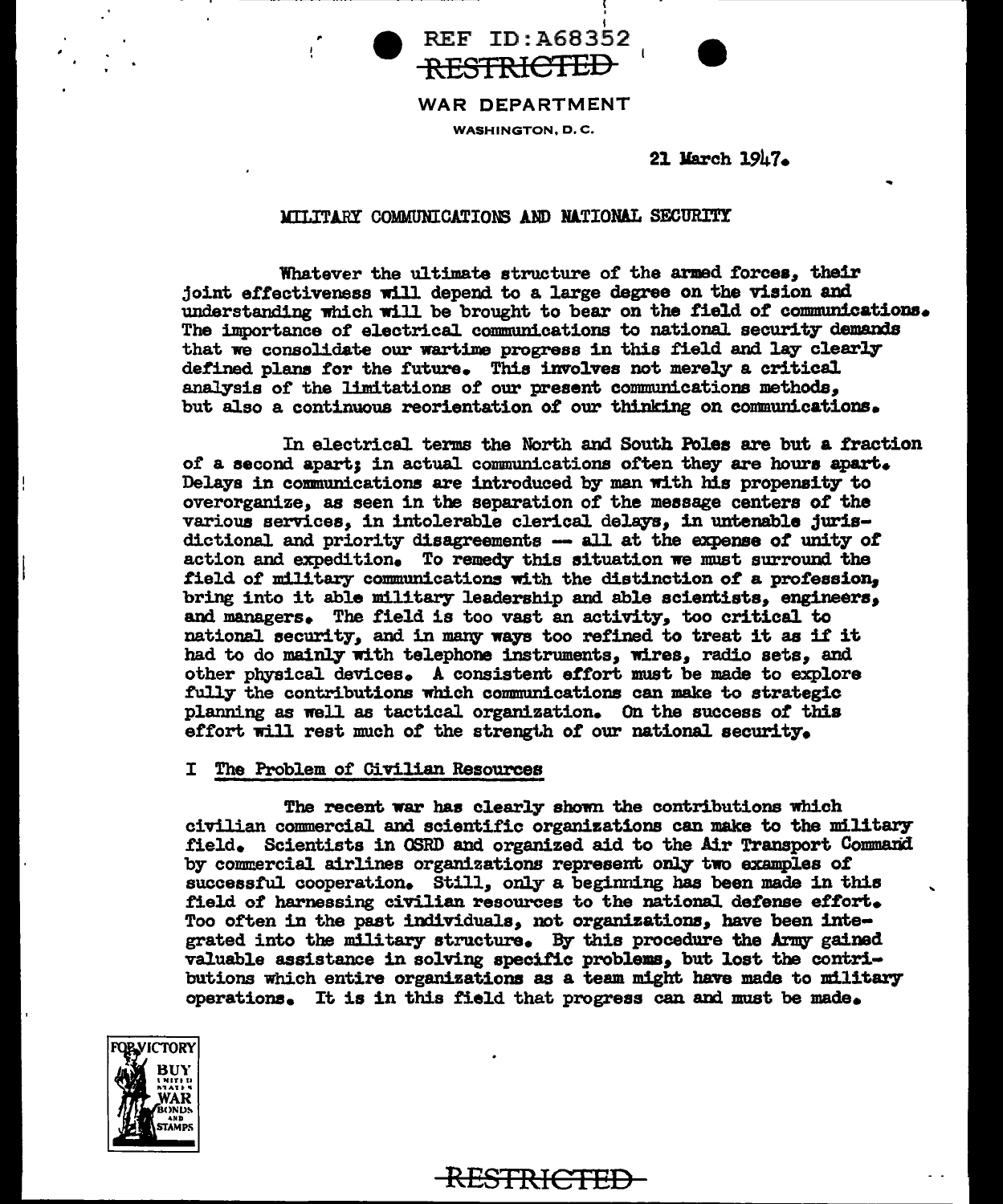

In the future the Army will not have the manpower, either in peace or in war, to develop independently all the aspects of national defense necessary for the country's security. Sound planning will demand more and more the close association of commercial. technological. and scientific organizations with the military effort.

The task which confronts us is well illustrated by the situation during the past war in the field of communications. Here the Bell System as an organization was never closely integrated into the armed forces. Specialists in the field of communications were consulted and used directly as individuals, not employed as a team.

Colonel Bickelhaupt was on the staff of the Signal Corps, and General Harrison was in charge of procurement, but the Bell System as such or the hundred odd planning engineers of the System at 195 Broadway were not used as a body for planning and operating purposes. President Gifford or a panel of company officials was not made part of our top planning agency. Similarly, though Sarnoff of RCA was put into uniform and, among other assignments, made responsible for the broadcasting of the Normandy invasion, the RCA organization was never integrated into our military structure.

Only by exploiting to the fullest our commercial resources can we hope to meet our future needs. Foresight, imagination, and willingness to bury pride will be essential in the management of our future communications.

One of the prerequisites in the field of communications will be a single global or strategic communications net. The least that the merger of Army, Navy, and Air should achieve is the over-all direction of electrical communications, which will insure a single global net at the disposal of the Commander in Chief, his Secretaries, and his Chiefs of Staff for the administration of world-wide military operations. Forewarned as we are of the tempo of any future war, it is inconceivable that this nation could tolerate as a part of its over-all security structure individual communications nets for the three primary branches of the armed forces. Coordination is no substitute for command, particularly when immediate action is vital.

At the same time such a global net must be planned to serve not only the over-all command, but also the many specialized operations which depend on global coordination. Sufficient "spare" or "private" lines must be available for use by the Air Transport Command for traffic control, by the weather services for global weather reporting, by Army, Navy, and Air commands for extensive operations like those of the 20th Air Force during the last war, by the intelligence services and the State Department for the rapid transmission of special information, and by other agencies which operate on a global scope. These channels would be leased to the using agencies, thus making unnecessary large scale independent installations of long distance communications facilities. With full operational control of the channel and its terminal equipment, the using agencies will, in effect, have their own communications system.

**RESTRICTED**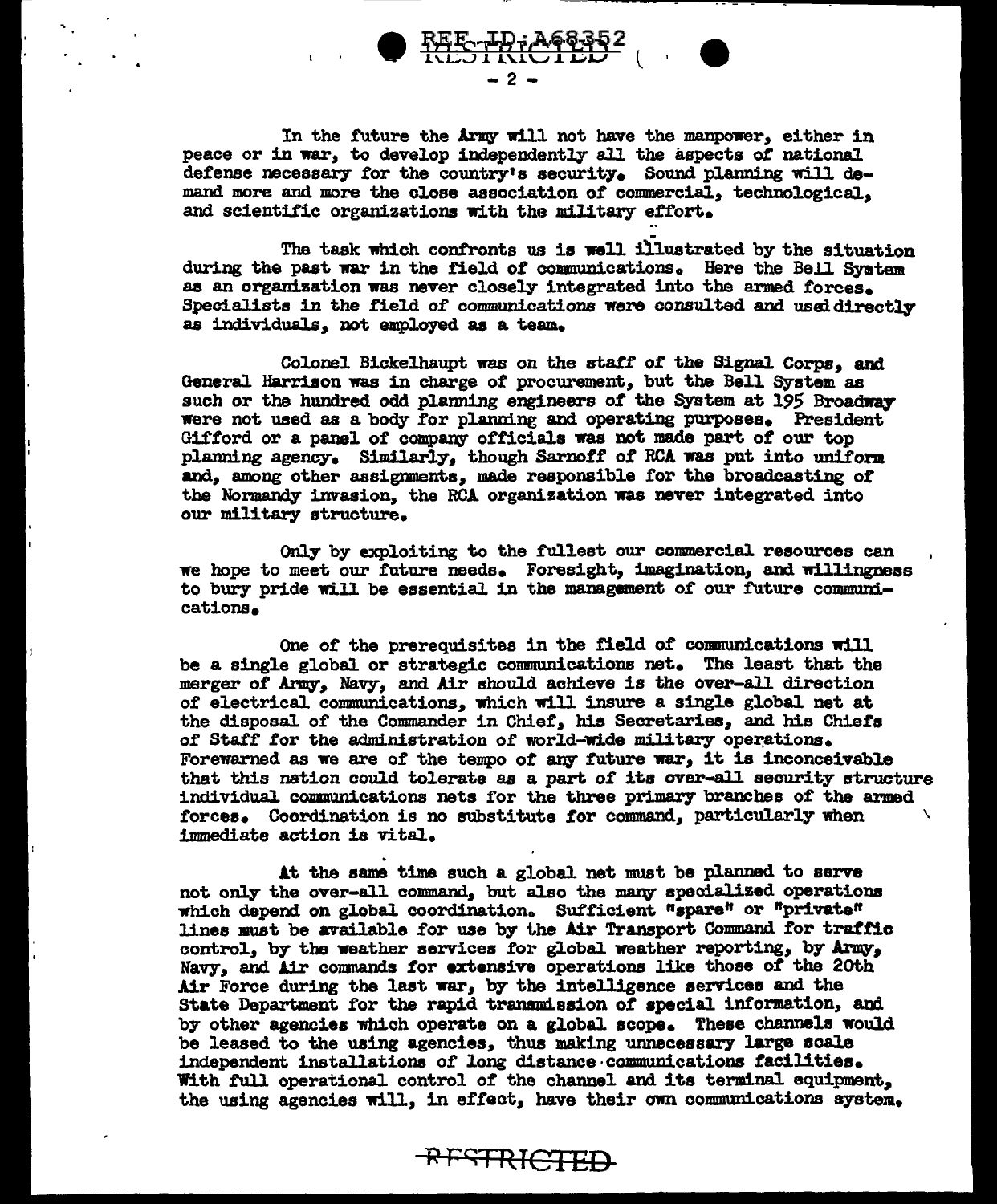

Such a strategic net involves fixed point-to-point communications in which several of our commercial organizations are expert. Companies like Bell, RCA, Mackay, Tropical Radio, and others are in fact more expert than we can ever hope to be. To neglect these civilian resources and their possible contributions to the field of military communications as organic elements would lead to unnecessary duplication and retard progress.

REF ID:A68352

In peace as well as in war the armed forces can and should depend on the experience of these commercial organizations, not only for the administration and operation of the strategic communications net, but also for the planning of its structure on the basis of military requirements. For this purpose a close working relationship must be established between the military and the civilian companies, and definite procedures must be worked out for the use of civilian facilities by the armed forces.

Research contracts should be drawn up. similar to Army Air Forces Project RAND, by which a select group from the management of an industry is kept briefed on military plans, so that research will be focused on military as well as civilian problems. Plans to overcome, in case of emergency, inadequacies and gaps in established systems should be elaborated at an early date. With such long-range planning the armed forces in time of war would merely have to expand existing facilities to have a full scale global communications net at their disposal.

The use of commercial resources for strategic communications does not remove the responsibility of the armed forces for the creation of dispersed tactical nets for the use of individual operational forces of the Army, Navy, and Air. Proper planning prescribes that the funds and men available for communications in the Army should be applied predominantly to the solution of tactical problems. Specialists must be trained to take care of the peculiar needs of the units they serve. Organizationally, such tactical nets should be under the complete control of the local commanders who would have at their disposal not only information received over their own local nets, but also data received over the strategic net. Therefore, not only must both types of communications nets be independent and complementary at the same time, but they must be interconnectable.

It is clear that commercial communications organizations can aid, but not completely solve, the military communications problem. Wherever a compelling civilian interest exists to develop new and improved communications, commercial organizations are likely to have important contributions to make. As has been pointed out, such a situation exists in the field of ordinary wire and radio communications. Experience has shown that great assistance can also be rendered in the establishment of a civilian air defense net as practiced in the United States during the early period of the war. Such assistance might also have been of immense value, if only used, in the restoration of civilian

RESTRICTED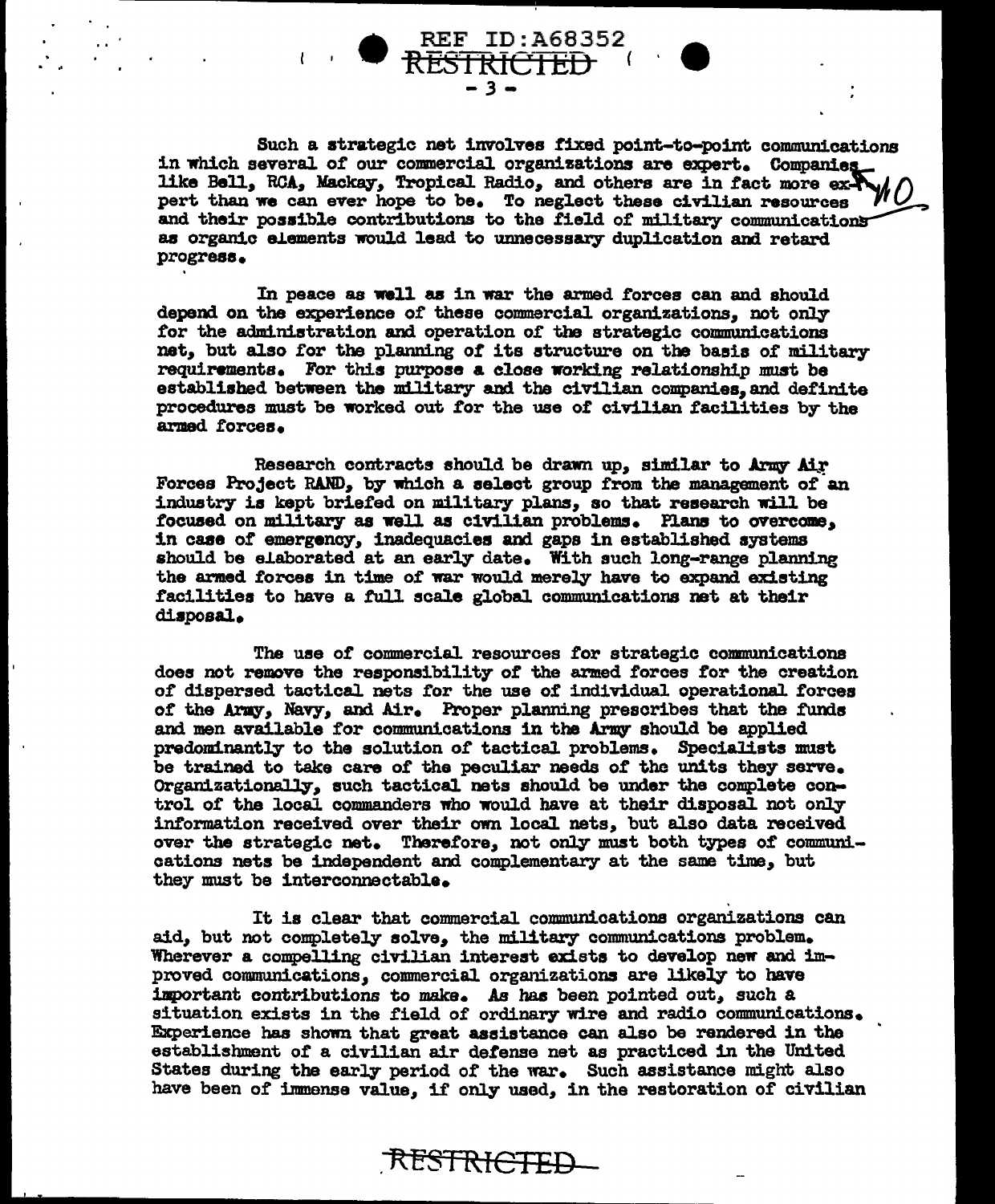communications and utilities in the wake of battle area on the European continent, where the economic and social recovery of conquered and liberated areas would have been greatly facilitated by the organic use of communications companies experienced in these tasks.

E ID: 368352<br>RICTED

Similarly, a thorough analysis should be made to see if the independent operation of our post communications system is in fact more economical than the leasing of facilities for this purpose from commercial companies. On the other hand, commercial companies, like the Bell System, are not directly interested in many specialized aspects of military communications, such as aircraft control with air-to-air and air-to-ground communications, and radio and radar navigational aids. These limitations of commercial organizations must be as realistically evaluated as the possible contributions which these private companies can make.

In order to take full advantage of these civilian resources the Army cannot wait for the development of another emergency before acquainting commercial companies with military problems, but must associate such companies with the military effort even in peace time. Their assistance in maneuvers should be solicited to give them experience in military communications problems. Their important role in long range planning and research needs no further elaboration.

Great benefits might be derived from the assignment of Regular Army officers to various parts of the Bell System, while at the same time officials of the Bell System would be assigned to the Army for work in planning, engineering, and operations. Commercial companies, seeing the importance of their role in national defense, will welcome such cooperation between the civilian and the military, if carried out with a full understanding of the importance of this effort.

In a modern Army, where in time of war civilians constitute the vast majority of officers and men, the use of civilians in time of peace must not encounter insurmountable barriers. The more firmly we can establish these principles, the more secure will be our evolving military structure.

#### II The Problem of Personnel

Military communications demands the utmost in integration of effort. Within the services, progress in this field will depend more and more on efficient leadership and good management. The art of communications is growing too complex and our security requirements are becoming too urgent to treat this basic field casually.

A true communications system is an inspired, living mechanism composed of electrical machines and men subject to the will of command. Good communications cannot be purchased over the counter merely on demand. Only partial development in this field can be obtained by dependence solely on changes advocated by the user. Comprehensive planning in communications is based on the full understanding of the

**RESTRICTED**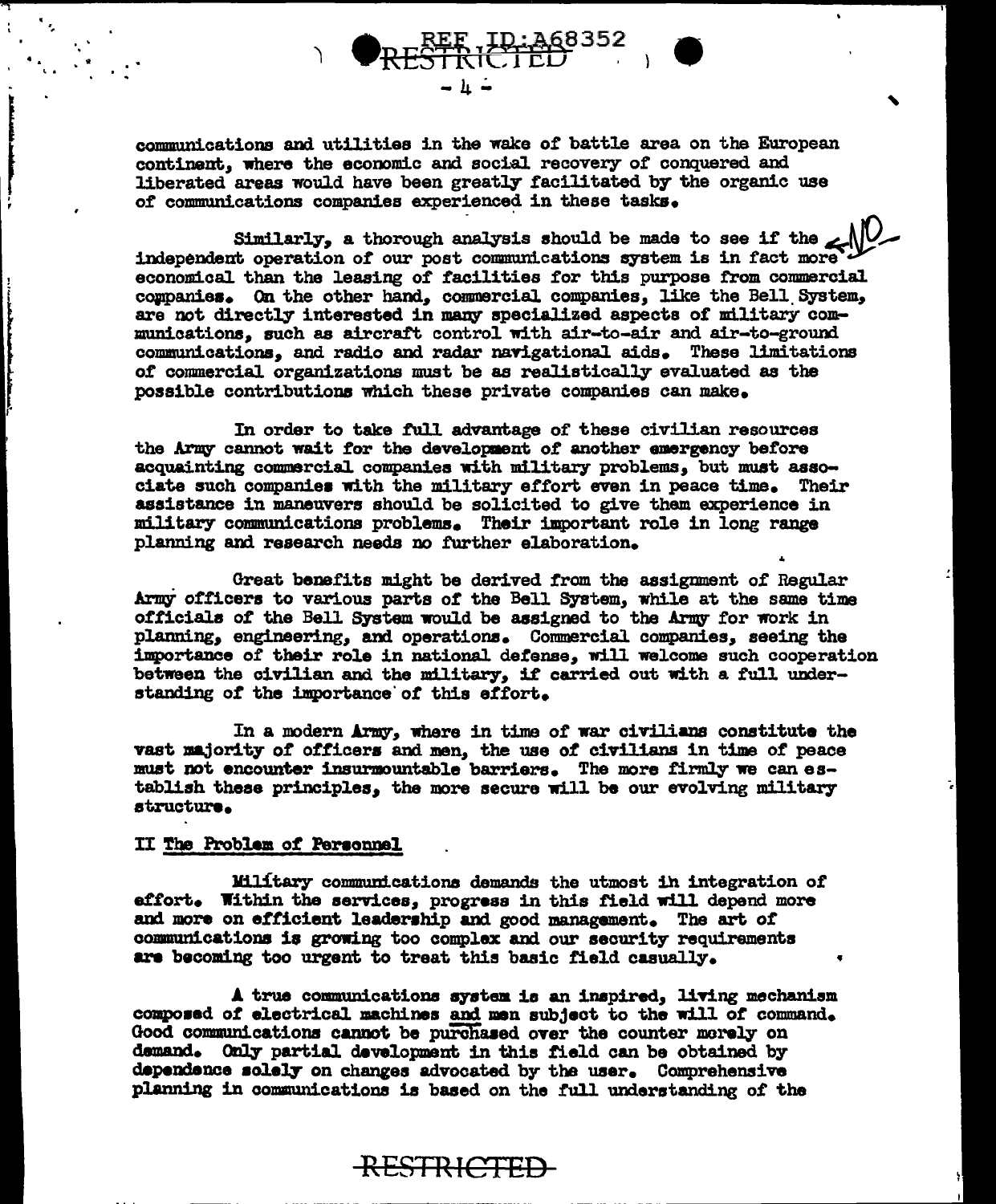nature and potentialities of communications and of their importance in strategic as well as tactical planning. To achieve this end a new personnel policy is needed to attract into the field *ot* military coanmnications officers who combine qualities *ot* leadership with professional education in scientific and engineering subjects.

**• REF ID:A68352**<br>REF ID:A68352<br>-5 •

RESTRICTED'

At present the number of Regular Army officers with scientific and technical background is far too low for the job lying ahead. I believe it is true that the number of Regular Army officers well known today tor their publications and achievements as great authorities in military communications or pre-eminent for their contributions in the field of electronics is negligible. If this situation continues we shall have technicians, but not men who are able to visualize changes in strategic plans through progress in communications.

We are also likely to encounter once more the same lack of understanding of civilian resources as during World War II when the Army failed to integrate the top level personnel of commercial. communications organizations in its own structure. To remedy this situation will require a change in the Army's general personnel policy and, in particular, in its attitude toward technical training. Future needs demand that the Army acquire at least a sprinkling of officers in the successive age echelons professionally known as experts in such fields as communications, radar, meteorology, and the like. Not many of such men are needed, but, unless a few recognized leaders in these professions are developed, the Army will not be able to keep abreast of progress made in the field of communications or take full advantage of the contributions of outside resources to military operations.

The development of outstanding professionals in the field ot communications requires a program of training which must be thorough and flexible at the same time. Carefully chosen candidates should be enabled after their elementary training to continue their studies on the doctorate and post-doctorate level. Candidates should be selected when young, like their civilian counterparts,, or the gap between military' and ciVilian in professional and technical activities will be increased.

The work on the graduate and post-graduate level should never be prescribed in detail, but the officer, just like the civilian student, should lay out his course in consultation with educational authorities. Such a training program, however, will produce results only if the men chosen for specialized education have the assurance that their profess ional accomplishments will lead to commensurate recognition in their military career. Never should men be penalized for having taken time out of their strictly military career to achieve an advanced degree. Moreover, within each specialized £ield in the *Ariq* an atmosphere conducive to professional activities should be established; the surest way to demoralize a proressional group is to put it under management devoid *or* protessional understanding. We must remember that no amount *or* technical equipment can equal the contributions which capable man can make in a professional field.

الرووانية بندم

اما<br>اب

RESTRI<del>CTED</del>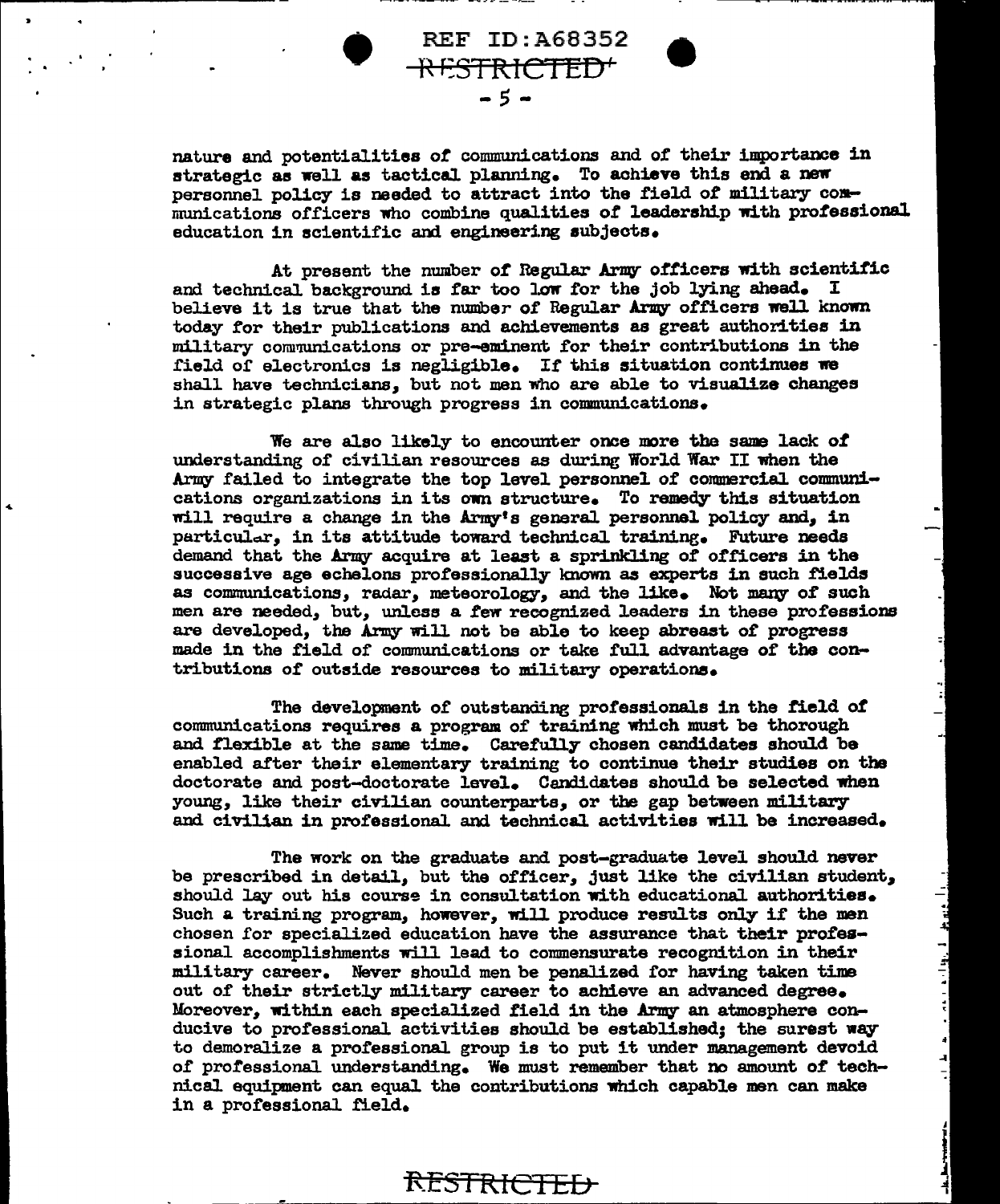REF ID:A68352 KESTRICTED -6-

To achieve this goal requires some modification or the current personnel policy or the Army. The concept or rotation, sound as it has been in the past and still is for strictly combat training, works to the detriment of specialized technical activities. Manifestly, with the increased scope of Army interests in the fields of science and technology as well as economics, sociology, and politics, no officer can be exposed to all of these experiences during his career in the Army. Such a policy, if attempted, would only lead to mediocrity.

Rotation, if carried out objectively, affords a means for selection of men with particular aptitudes; it is for this purpose that it is employed by the larger commercial concerns. In the Bell System a young man, thoroughly trained in the discipline of science and engineering, is rotated in order that he may find himself and that he may be assessed for permanent placement. There is no rule that in order to become a company president he must have had experience as a personnel man, a supply man, a researcher, an engineer, and a traffic manager. Similarly, within the Army there should be no tradition that in order to exercise the functions of command an officer must have gone through a rigidly prescribed tour or duty.

There must be equal opportunities for all, regardless of<br>specialization. The promotion policy toward officers who are professional scientists and technologists must be as liberal as to professional line officers. Only in this way can the Army attract the talent it requires and carry fully its great responsibility in the scientific and technological fields.

The fact that in the past a shortage of Regular Army officers with sound background in scientific and technical fields existed may be attributed in many of the technical services to the lack of a personnel policy which made professional activities sufficiently attractive. To remedy this situation will require many years, even if corrective steps are taken immediately.

#### III The Problem of Research

The need for professionally trained personnel becomes doubly clear when the true meaning of the word research is fully understood. Research does not include merely the development of equipment, but consists of the constant application of scientific data and theories to military problems.

In an age of rapid technological changes national security cannot be guaranteed by gradually applying scientific and technological advances to military equipment. Real military security can be obtained only by a continued and close relationship between the scientific and military field  $-$  a relationship in which the scientist not only aids in the solution of current military problems, but also visualizes the possible effects of future research on strategic planning and tactical operations. The military field is full of opportunities for this type of research. A few illustrations will clarify this statement.

**RESTRICTED**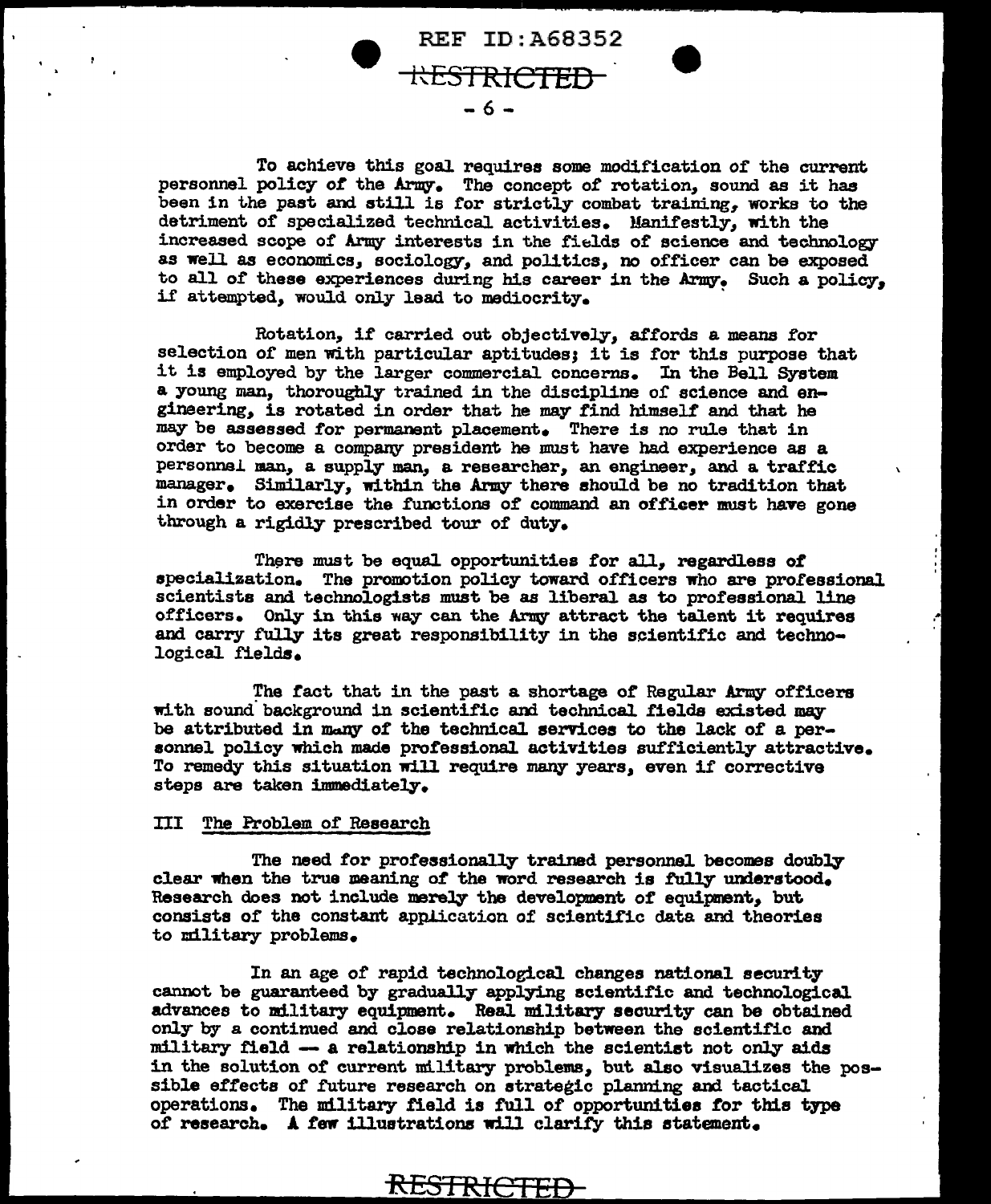

During the last war the application of the orderly reasoning of mathematics and physics to the submarine problem led to numerical evaluation of the attacks on German submarines in the Bay of Biscay. Through this analysis, made by two outstanding British scientists, the devastating results *ot* attacks on submarines in this area was proved beyond peradventure. Similarly, our own research talent analyzed the subject of submarine search by aircraft, and, by taking into consideration aircraft search characteristics and elapsed time between sighting and the beginning of scarch, showed clearly that under certain conditions aircraft operations against submarines were not only futile, but a waste of military effort.

Again, the study of whether the  $B-29$ 's paid or not related the total manhoura required to put a B-29 over a given city in Japan to the bomb damage in manhours dealt the Japanese economy, and thereby opened a vast field for future investigations.

The future role *ot* the tank in ground warfare should be subjected to a similar type of analysis. We are faced today with the fact that projectiles can be made to penetrate most any armor with which a tank can be equipped. On this basis it may well be that there is no advantage in armoring tanks and that the premium may be on highly mobile vehicles, armored merely against small caliber fire and equipped with highly refined fire control so as to assure a single shot kill. Only a thorough scientific analysis of this problem will produce dependable results.

In the field of electronics and communications the possibilities of close and fruitful cooperation of the scientist and technologist with the military has already been demonstrated. The development of our efficient radar control of fighter bomber8 and the development *ot* aircraft. specifically designed for submarine search represent only two examples of such cooperation during the last war. In the future new equipment will have to be developed for the terminals of our communications systems to calculate, record, and sort instantaneously hundreds of messages, for in future operations the relatively slothlike speed of human agents can no longer be tolerated. Similarly, the contributions of facsimile transmission to military problems is just beginning to be investigated. Microwave communications are only in their infancy and offer challenging military possibilities ror communications over line-of-sight paths. More advanced methods for secrecy in communications will have to be developed to preserve essential security in this field. The art and science of intercepting enemy messages with increased speed in their translation, analysis, and dispatch constitutes a field whose importance is recognized by everyone.

The field of radar and general electronics offers some of the, most challenging problems. Radar, starting as a detecting device during the war, soon acquired such directional precision that it could be used for fire control and bombsights, tor the landing of aircraft, and as a position finding device. But new and almost fantastic challenges are created by the increased speed of air vehicles, foreshadowed toward the end of the war. Radar as a warning device detecting enemy bombers at

> ., **COTRICITED**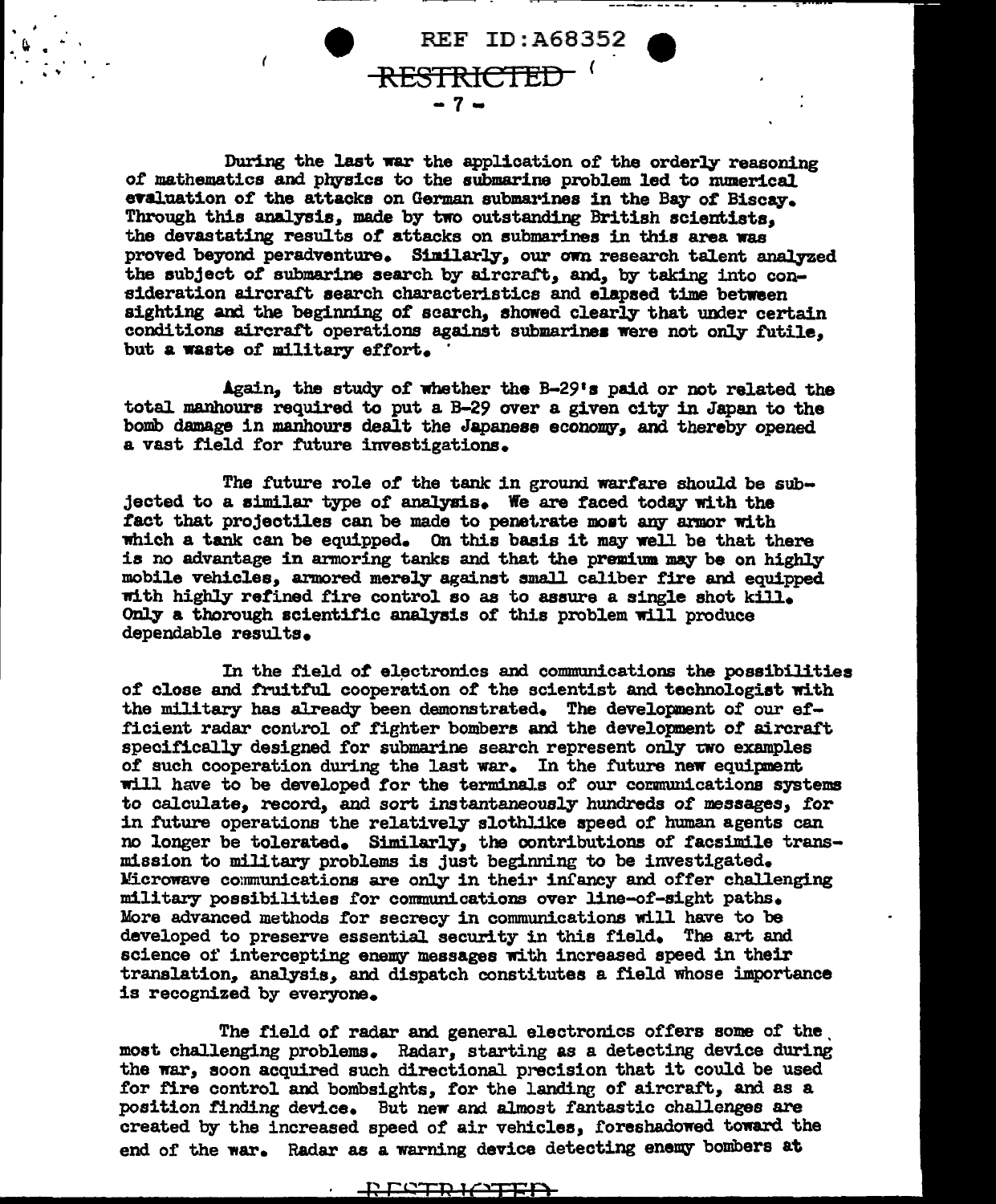REF ID:A68352 RESTRICTED  $- 8 -$ 

.

 $\mathcal{L} \left( \mathcal{L} \right)$  , and the set of  $\mathcal{L} \left( \mathcal{L} \right)$ 

two hundred miles will one of these days be as outmoded as the  $B-17$ . Radar position finding means should rapidly replace the corresponding optica1 equipment, and electrical network devices should supplant mechanical. directors in fire control. Radar devices for the location of the source or mortar fire and portable warning devices which cancel out "returns" from fixed objects to emphasize moving targets have already demonstrated their value to the ground forces.

Great possibilities tor the use of electronics exist in the creation of new identification systems for air, ground, and sea forces; in the development of sea and air navigational systems, such as Ioran, and of automatic flight control devices; in the field of meteorology, where radiosonde is used for upper air weather reporting, and the combination of radar and aneroid altimeters yield valuable information on local wind conditions, as well as the use of radar to locate storm centers. Infra-red devices can revea1 warm. bodies or help men to assemble in darkness. Television can be applied to homing missiles, to all-weather air navigation, and to instantaneous reconnaissance. The possible ramifications of electronics in the military field are virtually unlimited and transcend the specific interest of any one of the armed forces.

The full exploitation of this field requires more than the gradual development of new devices as new needs arise. What is needed is the encouragement of independent thinking on scientific problems and imaginative military leadership which will grasp the significance of theoretical scientific progress for military operations. Improved or new weapons and techniques can be developed in two ways: on the one hand through the experience of a user or operator who may uncover a peculiar need or suggest a device, and on the other through research motivated by the challenge to hurdle the barriers between the old and the new. Both of these paths are necessary, and both must be kept open.

If emphasis is placed in this paper on the research type or activity, this is caused by the fact that in the past its importance has not been sufficiently recognized in the armed forces, and that in the future national security will depend more and more on the contributions which research activities can make in the military field.

The idea that research effort can be ordered like a commodity or that the sole route to a useful military product is through the establishment of military characteristics must be abandoned. Basic research determines its own destiny. It is an inspired intellectual quest for something not found -- an exploration beyond known boundaries. Its results may be as revolutionary in the military field as the work on nuclear fission and jet propulsion, or it may furnish by-products as useful as the cloud dispersal techniques of Langmuir and Schaeffer, who made their discovery during their work on the de-icing of aircraft. Future progress in this field will depend on the understanding by the military of these characteristics of research and on the encouragement of trained scientists, both within and without the armed forces, to

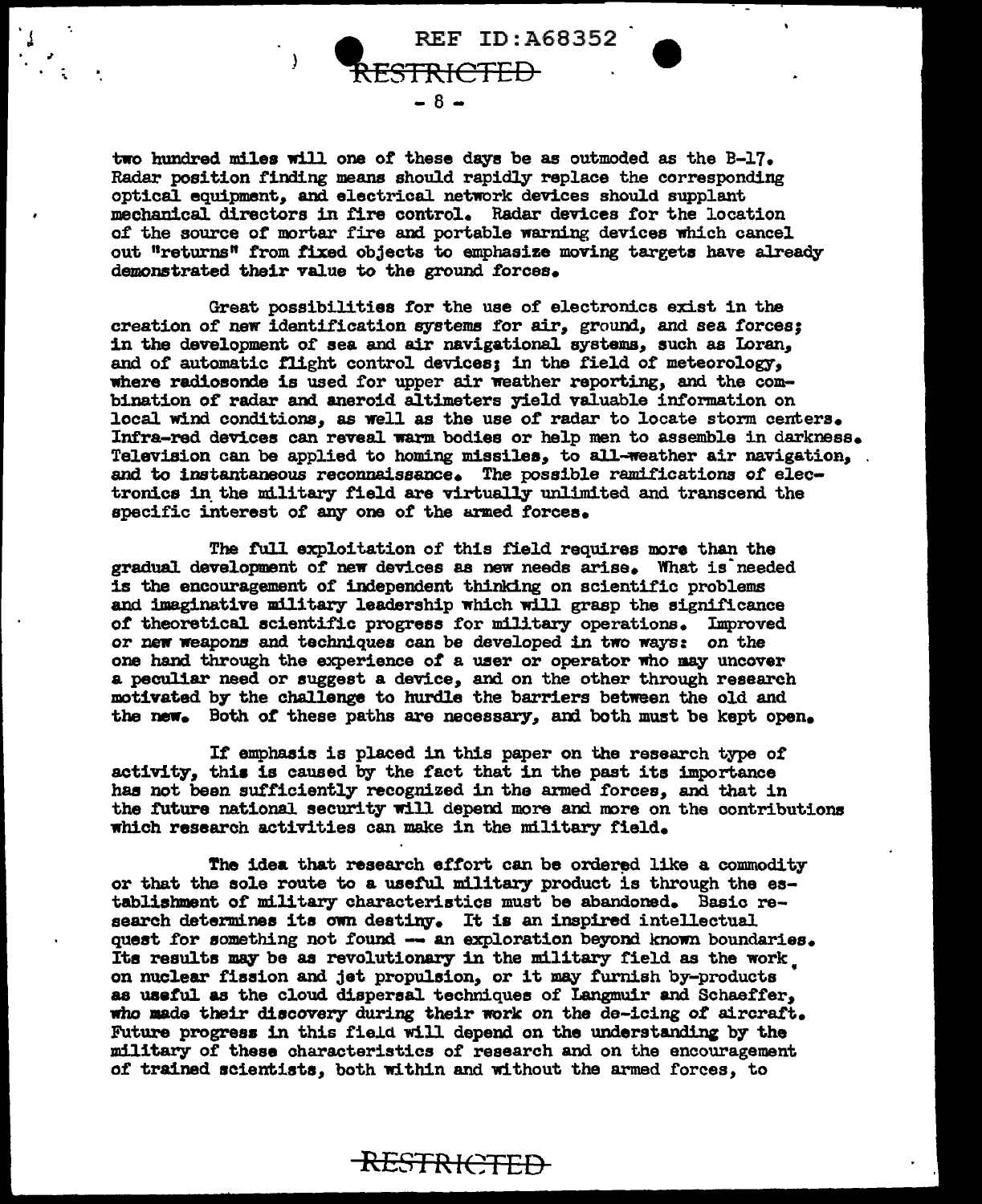

devote their time and their talents to the application of scientific and technological ideas to military problems. Until a secure world government  $\Delta$ has been established, such activities are paramount in the national defense effort.

#### IV The Problem of Organization

Even if the Army is successful in obtaining the help of commercial companies, in developing trained military personnel in communications, and in establishing a general understanding of the real meaning of research, it will still fail to get results unless its organization is adapted to the new needs. Responsibility for long range planning and control of research by authorities overburdened with problems of procurement and supply will only lead to mediocrity.

During the recent war the work of the Signal Corps suffered greatly through the extension of its responsibilities into the most diverse fields. The Signal Corps had to devote its energies to research, development, procurement, storage, and issue of all devices with electrical characteristics, including radar and complementary electronic equipment, radio and radar applications to air navigation and landing, the use of radar in fire control and bombing, meteorological equipment, proximity fuze components, infra-red devices, and identification equipment. In addition, it was responsible for pigeons and photography as well as the training of Signal units. Along with these varied jobs it was responsible for the planning, design, installation, maintenance, and operation of the War Department Command and Administrative Net.

With the prodigious growth in the application of new techniques, frenzied organizational changes were made to meet the new conditions. Still, the Signal Corps, overburdened by procurement and supply, continued to receive criticism and complaints. Investigations and emergency reorganizations only partially solved the problem. At one stage responsibility for all communications, radar devices and radio peculiar to air operations were transferred bodily to the Army Air Forces by General Marshall himself. To further the application of radar to air control and bombing, civilian specialists were sent to the combat theaters to work directly with field commanders and their staffs. These wartime makeshifts illustrate deeply rooted difficulties. There can be little doubt that many of the problems were caused by the consolidation of research, development, procurement, supply, and operational responsibilities in a single agency.

A solution to these problems might be found if procurement and supply organizations were limited to procurement and supply functions, and if long range planning in communications were centered in a top level war planning unit. It should be obvious that an organization already overburdened with the day-to-day problems of procurement and supply is not the proper place for the administration of research. This fact was partially recognized in the establishment of the Director of Research and Development, whose appointment broke the traditional and restrictive General Staff pattern.

PESTRICTED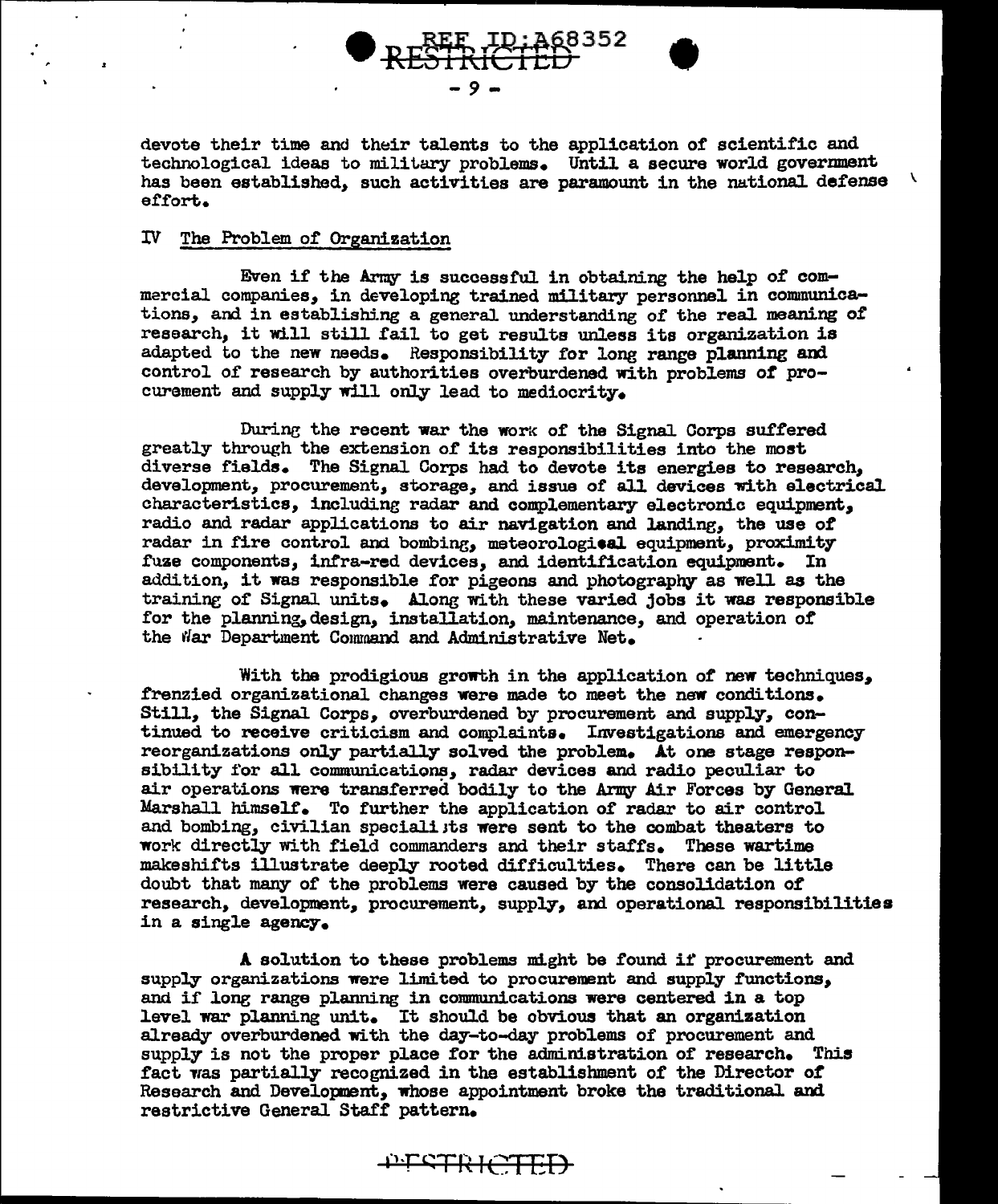

...

Control *ot* research by supply authorities implies that the supplier knows best what should be researched upon. Such a procedure does not create an environment conducive to true research and independence of thought. Likewise, it is doubtful if an organization continuously confronted by detailed problems of procurement and supply is able to see clearly the possible importance of new developments in communications on the formation of strategic plans and the organizational pattern of tactical units. Moreover, relations with outside organizations are likely to produce greater benefits if they are carried on by top officers or established scientists in the planning staff of the War Department, rather than by junior officers buried in the lower echelons *ot* a technical service.

Unless the communications problem is studied in its entirety, i. e. in its total effect on the strategic and organizational planning of the armed forces, the potential contributions of this field to military security will not be realized.

The organizational problem of the Army might be clarified by<br>examining the structure of the greatest communications system in the world. the Bell System. The parent unit, the American Telephone and Telegraph Company (AT&T), is not unlike the War Department in its over-all direction of the smaller components of the organization. Within the AT&T there is a strong planning organization, including over one hundred engineers, whose interest lies in long range planning and the implications of new devices. The Long Lines unit ties together the associated operating companies of the Bell System. The functions of the Long Lines unit might be described as corresponding to those of a strategic network, and the functions of the associated operating companies as those of the various military departments and theater commands.

Serving the Bell System in research and development, including systems development, is the Bell Telephone Laboratories structure, which is answerable to the parent company. The president of the Laboratories is also a vice president of AT&T. Supply for the Bell System is provided by the Western Electric Company, a wholly owned subsidiary, which manufactures, warehouses, and distributes. Its management is completely independent of that of the Laboratories, and like the latter is responsible directly to the parent company. Its president is likewise a vice president or the AT&T.

When a developmental product within the Laboratories has reached the stage of imminent production it is examined by a group of production engineers from Western Electric, and upon transfer of the product to Western Electric a group of developmental engineers of the Laboratories follow it to aid in initial production. Thus research and development are organizationally separated from supply, and responsibility for planning is left neither to the local operating companies nor to the technical and supply organizations.

RESTRICTED.